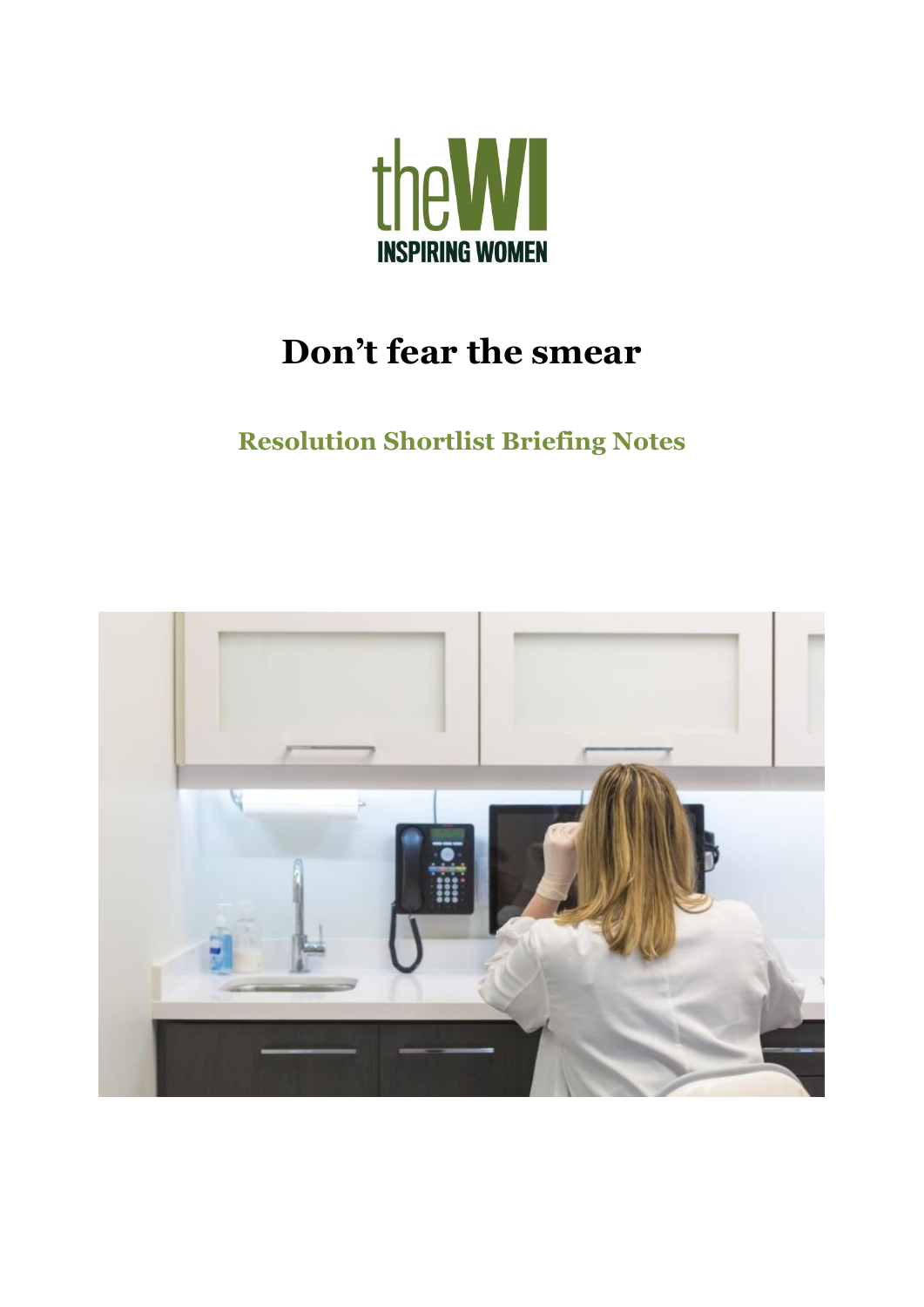## **Don't fear the smear**

*Cervical screening saves around 5,000 lives a year, yet attendance is currently at its lowest for a decade. The NFWI urges WI members to attend routine screening, to take action to raise awareness of the importance of cervical screening and address barriers to attendance to help eradicate cervical cancer***.** 

## **Proposer's position**

The proposer is concerned that the number of women attending routine cervical screening is falling despite the number of lives the test saves each year. She would like to see the introduction of a WI awareness raising campaign to help tackle the reasons for this.

## **The scale of the problem**

Regular cervical screening is the best way for abnormal cells to be picked up early and treated (if necessary) to prevent cancer developing. It is estimated that the test currently prevents 70% of cervical cancer deaths. However, this figure could be 83% if all eligible women attended.

According to statistics published by NHS Digital, 72% of eligible women in England had been screened within the specified time frame as of March 2017. This is a decrease from 75.7% in 2011. Attendance is lowest amongst women aged 25 to 29 (62.1%), yet cervical cancer is the most common cancer among women under the age of 35.

In Wales, the number of women attending has also fallen slightly in recent years. As of March 2017, 77% of eligible women had been screened at least once within the last 5 years, a drop from 77.8% in 2015/16.

### **The current situation in the UK**

In England and Wales, women aged 25 to 49 who are registered with a GP are invited for cervical screening (also referred to as a 'smear test') every 3 years. Women aged 50-64 receive invitations every 5 years.

Public Health England cites several barriers to attendance including:

- embarrassment about having a smear test
- concerns about the test results
- concerns about the procedure being painful
- inconvenient appointment times
- unaware of screening
- unaware that they are at risk
- cultural or language barriers
- no female sample takers being available
- lack of understanding of HPV (human papillomaviruses) and the role it plays in cervical cancer development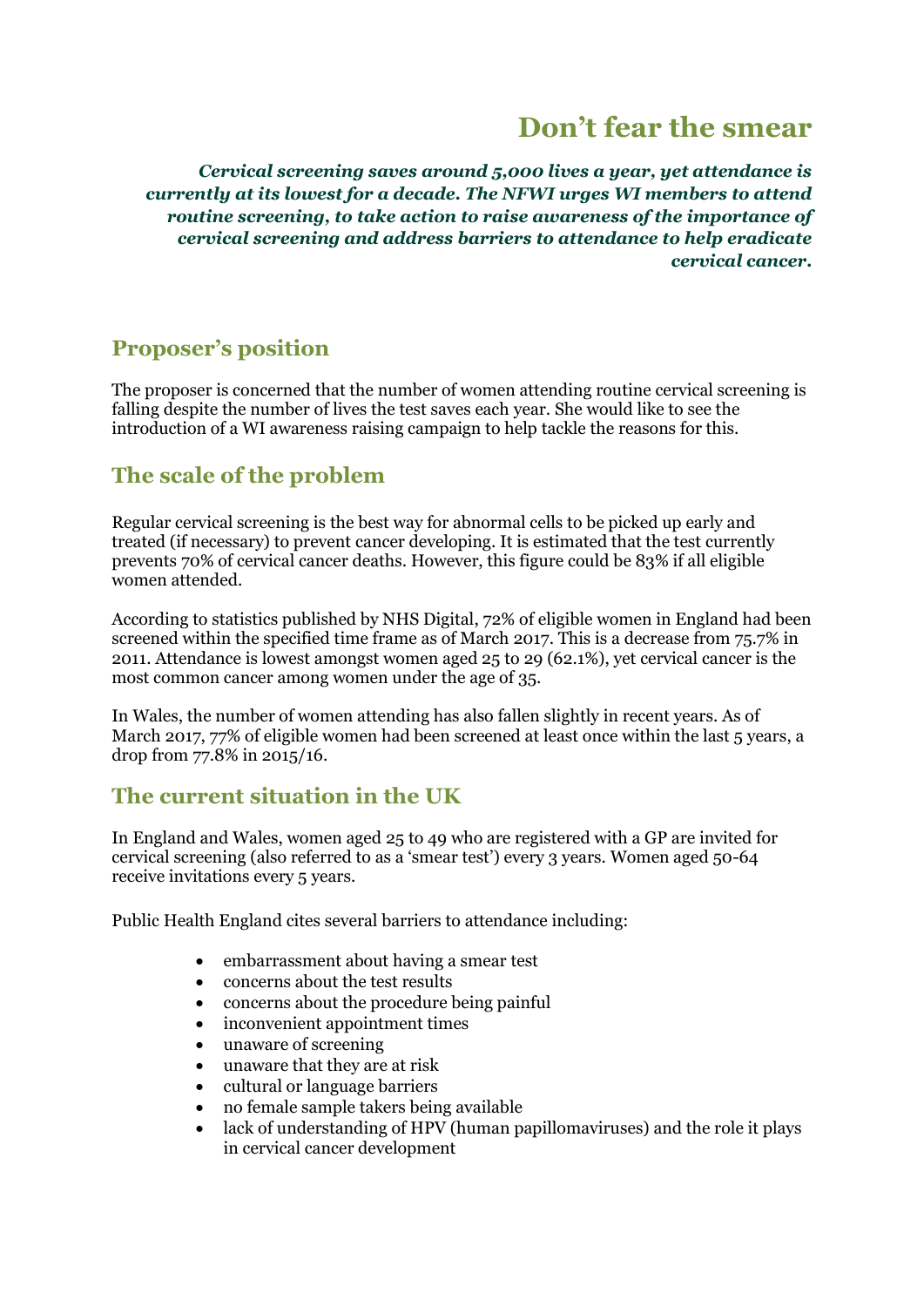

There is evidence to suggest that a better understanding of what the test is for and why it is important would encourage more women to attend. Public Health England plans to launch a high profile campaign in early 2019.

According to Public Health England, the voluntary sector can play a part in making cervical screening more accessible by "helping to raise awareness of cervical screening using their knowledge of local communities and through their outreach programmes".

Clinical Commissioning Groups (CCGs), local authorities and primary care teams also have an important role. Yet, data obtained by the charity Jo's Cervical Cancer Trust found that 60% of CCGs and 44% of local authorities had not undertaken any activities to address the problem of screening attendance rates.

Girls between 12-18 years old are offered the Human Papilloma Virus (HPV) vaccine. This helps to protect against four types of HPV, two of which cause 70% of cervical cancers in the UK. However, it is still recommended that women who have had the vaccine attend cervical screening so that abnormalities caused by other HPV types can be found early. Cervical screening can also help identify small cell cervical cancer, which the HPV vaccine does not fully protect against. For these reasons it is essential that all girls who have the HPV vaccine also attend cervical screening when invited.

#### **How could the WI work on this issue if it was passed?**

A full campaign would be developed by the NFWI if the resolution is passed, taking into account developments since then. To help inform your discussions, here are some ways the WI could consider working on this issue.

**At local and regional levels,** members could help tackle some of the barriers preventing many women attending cervical screening by raising awareness of the screening programme and the benefits of attending.

Members could also encourage primary care to run awareness campaigns and call on CCGs and local authorities in England and local trusts in Wales to take action to improve attendance rates.

**Nationally,** the NFWI could build the evidence base around why some women do not attend cervical screening to help inform regional and local initiatives to tackle the problem. Alongside expert organisations, the NFWI could also push for improvements in care that are known to increase cervical screening uptake.